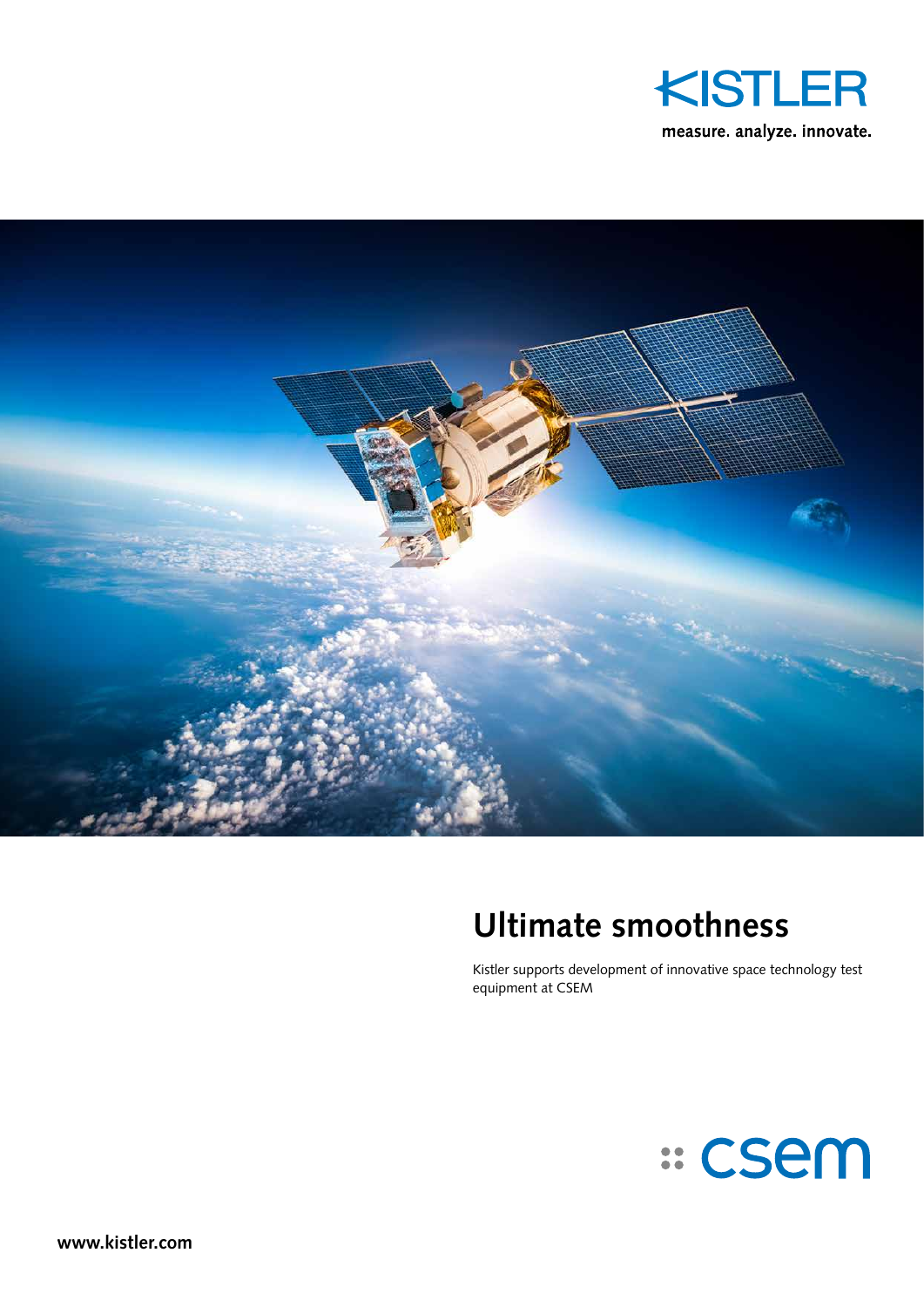

Leopoldo Rossini (left) and Guzmán Borque Gallego, the two scientists from CSEM in Neuchâtel, with the multi-component dynamometer and a complete measuring chain from Kistler for space technology testing



At the CSEM facility in Neuchâtel, a magnetic bearing reaction wheel is tested on a highly sensitive, custom multi-component dynamometer from Kistler that includes four piezoelectric force sensors.

**As part of their research on magnetic bearings for satellite attitude control, two engineers at CSEM are using a dynamometer from Kistler to capture the micro-vibrations of a novel type of magnetic bearing reaction wheel. Based on precise micro-vibration measurements, they were able to characterize the effectiveness of a control algorithm that actively suppresses synchronous vibrations over the full speed range – allowing higher rotational speeds thanks to reduced disturbances and power consumption.** 

In 2019, the CSEM (Centre Suisse d'Electronique et de Microtechnique) headquartered in Neuchâtel celebrated 35 years of technological innovation and knowledge transfer. Headquartered in Neuchâtel, this scientific network originally had close ties with the watchmaking industry: over the years, it has evolved into a versatile and truly European research and technology hub – and above all, a valuable partner for universities and industry partners in Switzerland and beyond. CSEM, a nonprofit organization, now employs more than 500 researchers and engineers who focus on a vast range of application areas: renewable energies, biomedical technology, microsystems, industrial automation, quantum and laser technologies as well as scientific instrumentation – including the development of new technologies for space applications such as additive manufacturing, compliant mechanisms, and magnetically levitated actuators.

## **Advances in the development of innovative space technologies**

In the field of space technology, CSEM has been a partner of the European Space Agency (ESA) for many years. One focus of their joint research – which is also part of ESA's mid-term strategy – is the elimination of vibration emissions originating from components aboard satellites. As well as limiting the precision of attitude control for satellites, these micro-vibrations lead to higher energy consumption and (in case of imaging missions) cause deterioration of image quality.

There are different ways to counter unwanted vibrations either at the source or the payload. As part of its exploration of different approaches, CSEM currently has several projects focusing on numerical models, active-passive mitigation, and algorithm-based notching. In one of these projects, CSEM and its partners are working with an innovative technology based on magnetic levitation. Leopoldo Rossini, who heads the micro-vibration facility at CSEM, reports: "With support from Kistler measurement technology, we examined a reaction wheel prototype with a magnetic bearing. This technology from Celeroton, a Swiss company, offers many advantages such as no friction, a virtually infinite lifetime, the possibility of actively suppressing unwanted vibrations by control, and the opportunity to achieve higher performance at higher speeds."

"We're pleased to have new Kistler technology here, because our partners at ESA and in Germany also use it for qualification purposes. This equipment is very robust and did not break down even when stressed beyond the given constraints."

Leopoldo Rossini, heads the micro-vibration facility at CSEM

#### **Advanced satellite components with low vibrations**

The CSEM engineers use a measuring chain from Kistler to examine the vibrations of the reaction wheel prototype. The custom dynamometer comprises four 3-component force sensors sandwich-mounted between two steel plates – a design that achieves maximum mechanical stiffness (see the image). This measuring instrument is mounted on a granite block suspended over four pneumatic isolators so that environmental influences are eliminated as far as possible. Because the micro-vibrations occur in the millinewton range, a highly sensitive measuring chain with very low noise is required. As well as the reaction wheel, various actuators such as a stepper motor and a cryo-cooler can be placed on the instrumentation table to perform the desired measurements.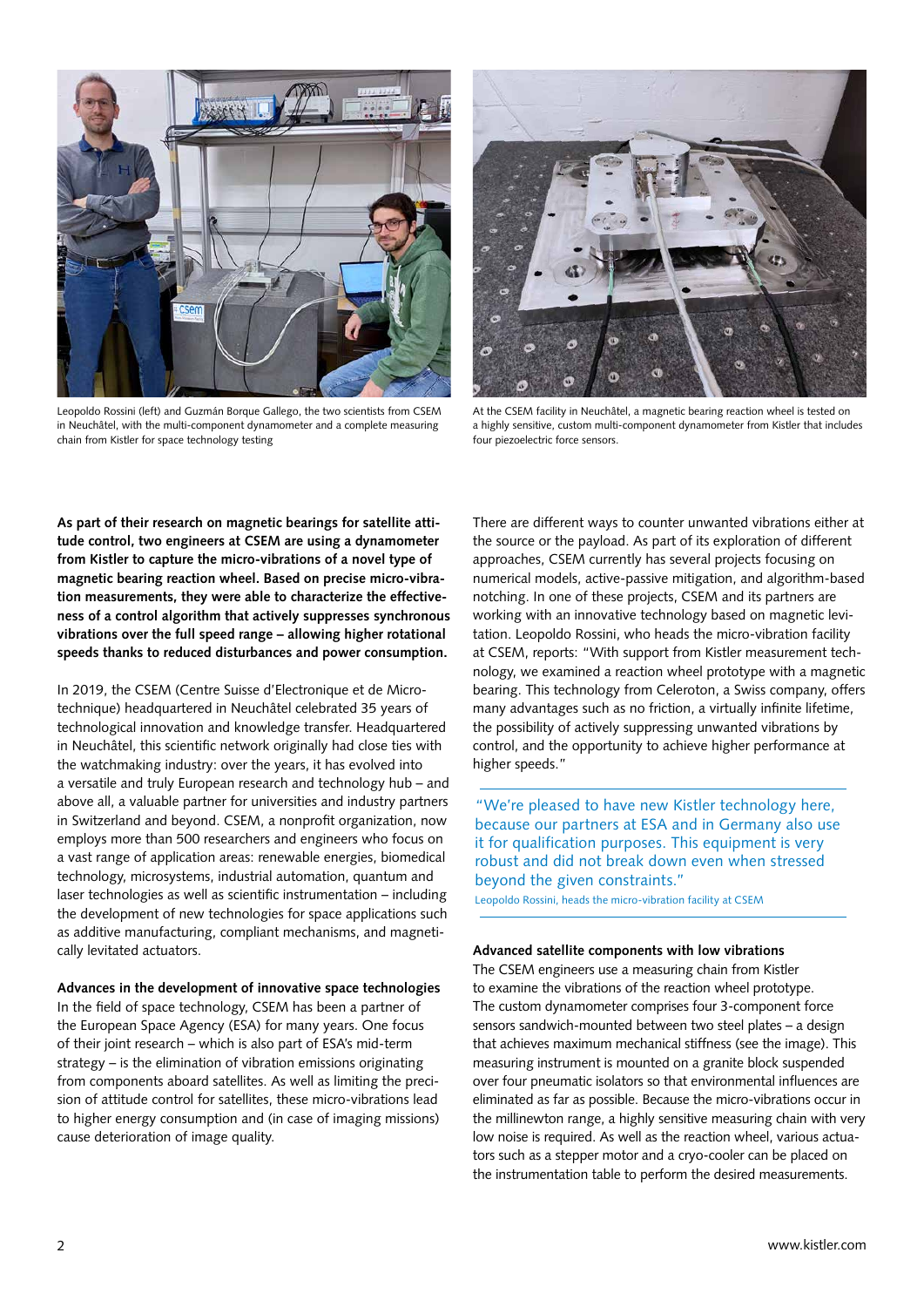In the case of the magnetically levitated reaction wheel prototype, the speed range from –20,000 to 20,000 rpm was covered: this allowed full characterization of the effectiveness of a multiple-harmonic force rejection algorithm capable of suppressing the main vibrations generated during operation. "The lack of physical contact due to magnetic levitation opens up some very interesting opportunities," according to Guzmán Borque Gallego, an R&D Engineer at CSEM. "It leaves us almost free to position the rotor in such a way that the vibrations are minimized – for instance, by letting the rotor rotate about its main axis of inertia to suppress any vibration related to the rotor unbalance, which reduces these emissions to near zero."

## **Accurate real-time measurements enable closed-loop control**

"The equipment from Kistler is ideal, and it provided us with results of very high quality," Borque Gallego notes. "We're measuring rather small forces in the millinewton range – but even in micronewtons, we can still see differences. This allows comfortable judgement of all the measurements, leading to high-quality data in the process." Data acquisition is handled by a rapid prototyping system at 20 kHz and thanks to the accurate measurements, the effect of the control algorithm can be clearly identified (see the diagrams). Rossini adds: "We received positive feedback about the high quality of the measurements from partners and customers who have extensive experience with this kind of data. None of this would have been possible without support from Kistler: Application Specialist Reinhard Bosshard assisted us in many ways, for example by helping us to choose the right equipment to complete the optimal measuring chain."

Although the researchers initially intended to use the modern LabAmp 5167A with a digital output, they finally opted for the 5080A charge amplifier from Kistler, which allows even more accurate measurements thanks to its very low-noise input stage. "We're pleased to have new Kistler technology here, because our partners at ESA and in Germany also use it for qualification purposes," Rossini adds. "This equipment is very robust and did not break down even when stressed beyond the given constraints. Now that it has proven its abilities, we will definitely use it for



The 5080A multichannel laboratory charge amplifier from Kistler delivers high signal quality over a wide measuring range, making it ideal for complex dynamometer applications.

future projects in the field of vibration characterization – where we already operate accelerometers from Kistler."

## **Best possible preparation for the long journey into space**

How is the magnetic bearing reaction wheel technology developed by CSEM, Celeroton AG, and their partner in Germany likely to evolve? And will it soon be launched into space? "The advantages of magnetic bearing reaction wheels are obvious: they can generate far lower vibrations and rotate faster than conventional wheels – which means improved performance as well as reduced size and weight. And thanks to the absence of friction, there is no wear and the wheel's lifetime is virtually unlimited," Borque Gallego emphasizes. "This is a fascinating project, and we hope to move ahead to the next steps: practical use, testing, and maybe even validation together with our partners."



**(a) Waterfall Plot of Exported Vibrations w/o Active Vibration Control (Fx)**

#### **(b) Waterfall Plot of Exported Vibrations w/ Active Vibration Control (Fx)**

The waterfall plots of the micro-vibrations measured at CSEM show the peak amplitudes of forces as a function of rotor speed and frequency – measured with a dynamometer from Kistler – with and without active control of micro-vibrations.